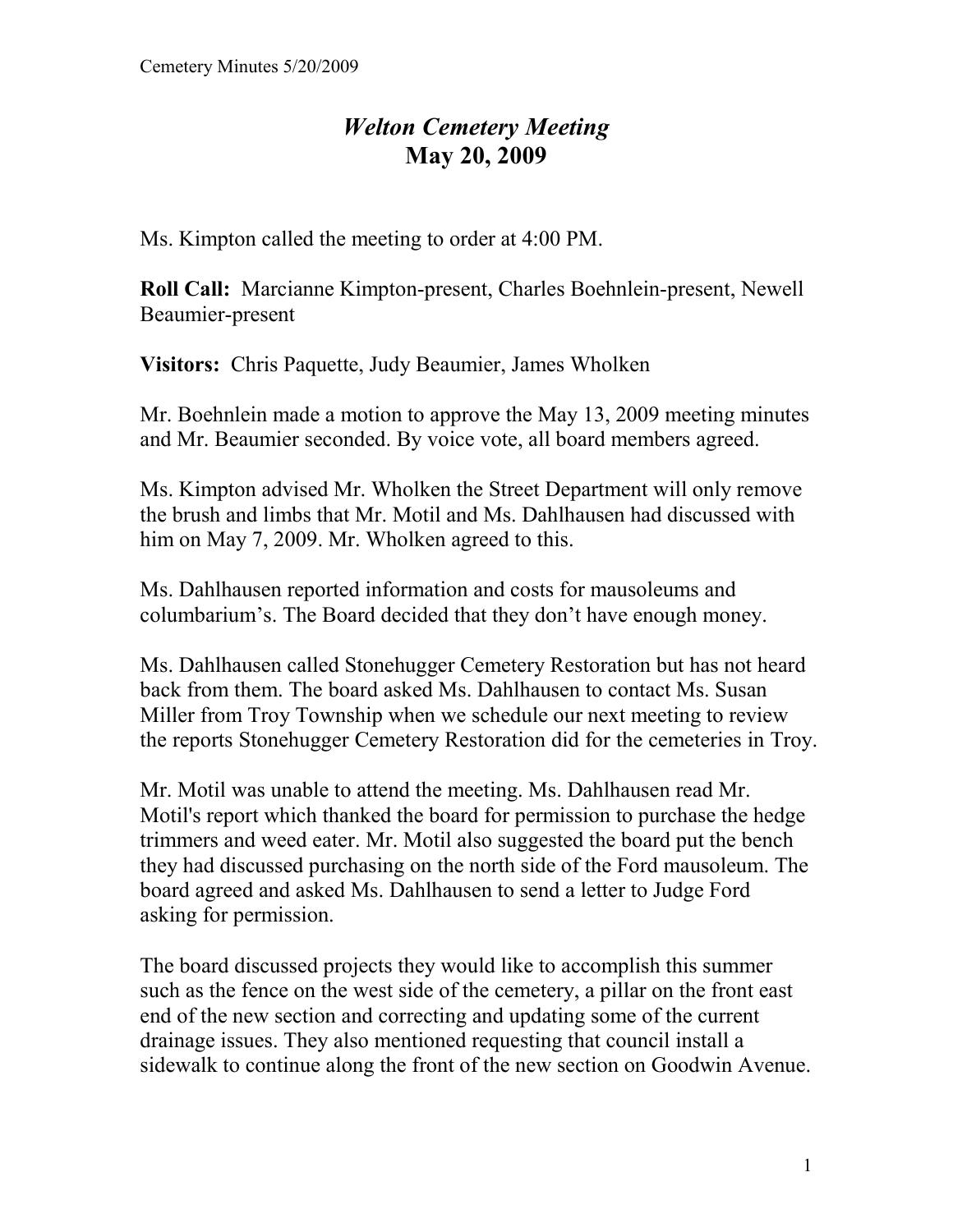The Cemetery Board discussed a Capital Improvement Plan for 2010 through 2014. Discussion took place on tree removal and stump grinding the new section, correcting the drainage in the new section and the north end of the current cemetery and repairing damaged and hazardous stones. The plan is as follows:

| $2010 \sim$ | <b>Repair Stones</b><br>Drainage<br><b>Front Fence</b>           | \$10,000<br>\$5,000<br>\$14,000 |
|-------------|------------------------------------------------------------------|---------------------------------|
| 2011 $\sim$ | <b>Repair Stones</b><br>Drainage<br><b>Tree Removal</b><br>Bench | \$10,000<br>\$5,000<br>\$3,000  |
| 2012 $\sim$ | <b>Repair Stones</b><br>Drainage<br><b>Tree Removal</b>          | \$10,000<br>\$5,000<br>\$3,000  |
| $2013 \sim$ | <b>Repair Stones</b><br>Drainage<br><b>Tree Removal</b>          | \$10,000<br>\$5,000<br>\$3,000  |
| 2014 $\sim$ | <b>Repair Stones</b><br>Drainage                                 | \$10,000<br>\$5,000             |

Discussion was held about residents setting up lawn chairs and parking on the grass in the cemetery on the  $4<sup>th</sup>$  of July. The current rules for Welton Cemetery state the cemetery is open from dawn until dusk. The board asked that the Burton Police Department block off the entrance and exit to the cemetery at dusk.

Mr. Wholken said he has found a stone and pieces of another headstone on his property. He was advised to contact Ms. Dahlhausen to determine if they belong in Welton Cemetery.